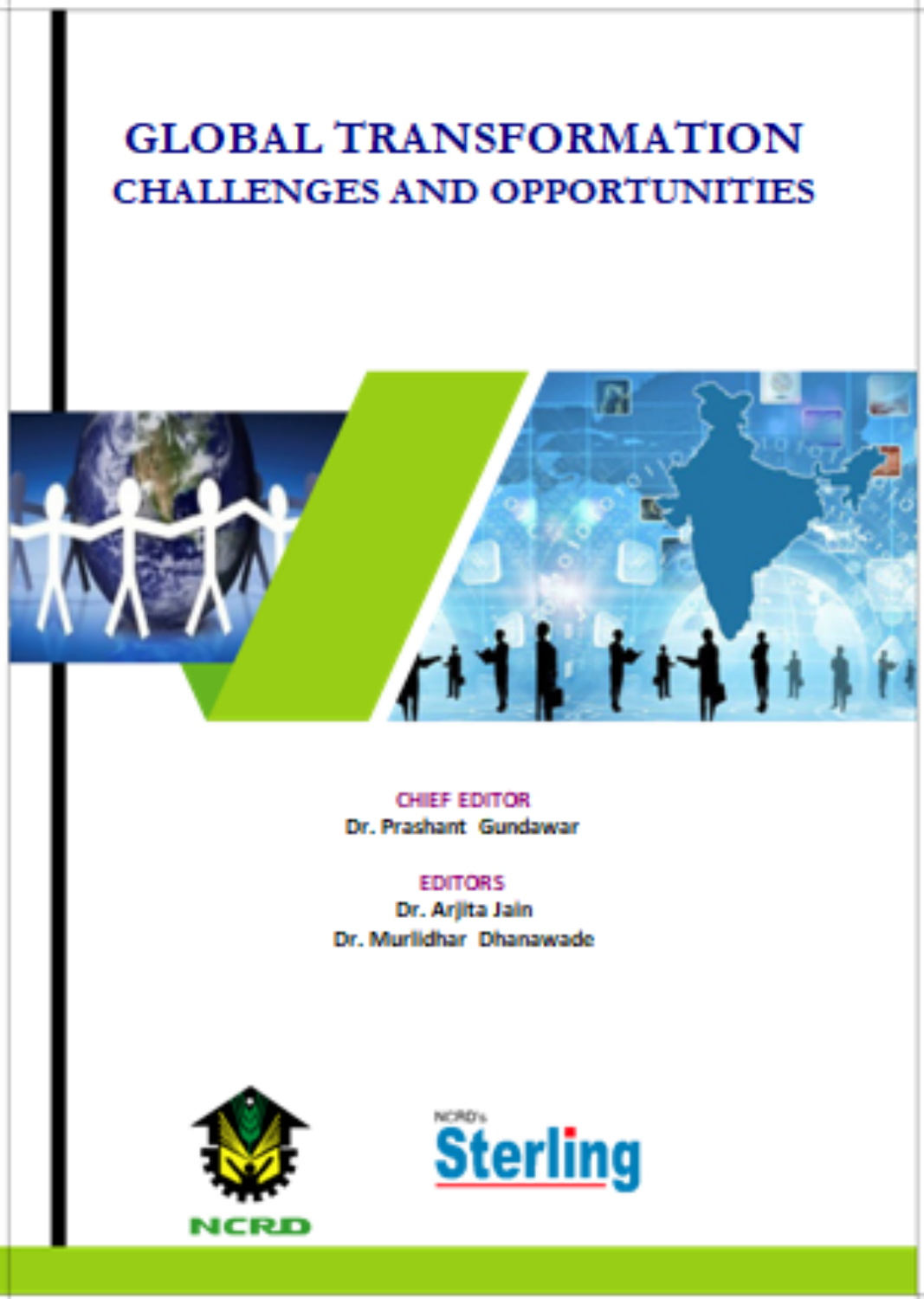#### GlobalTransformation. Challinger and Opportunities

#### 898.978-93-5291-571-2



National Conference 2013



National Conference 2014



Mr. Ketan Bhagat inaugurating the **National Conference** 



International Conference 2016



Dr. M A Khan, Registrar, **University of Mumbai** 



**Degree Certificate Distribution**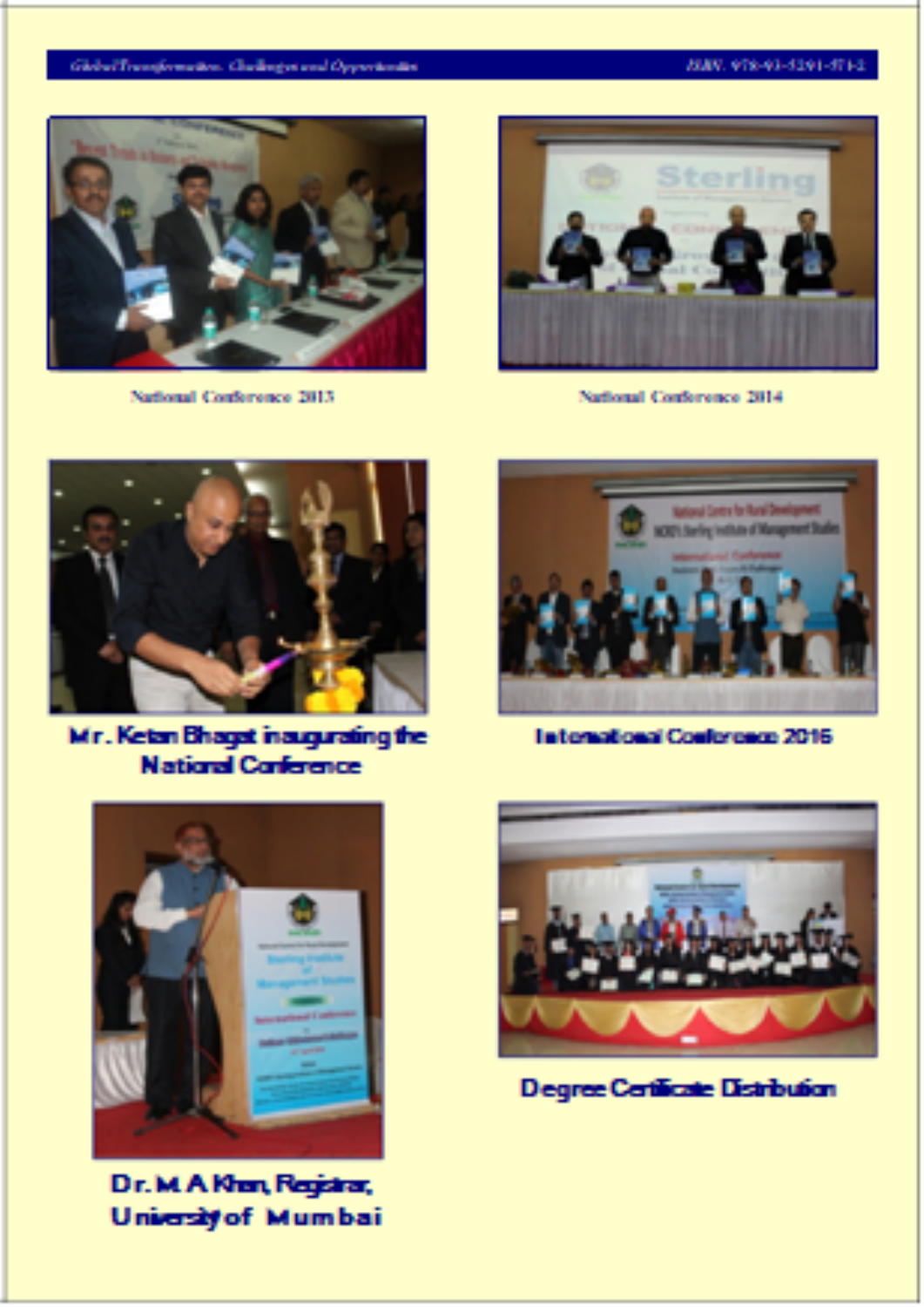

# **NCRD's Sterling Institute of Management Studies**

# **Global Transformation Challenges and Opportunities**

## **Chief Editor** Dr. Prashant Gundawar

# **Editors**

Dr. Arjita Jain Dr. Murlidhar Dhanawade

# **Review Board**

Dr. Satyendra Singh Dr. Milind Joshi Dr. Chandrahans Chavan Prof. J.C. Sharma Prof. Arun Sekhri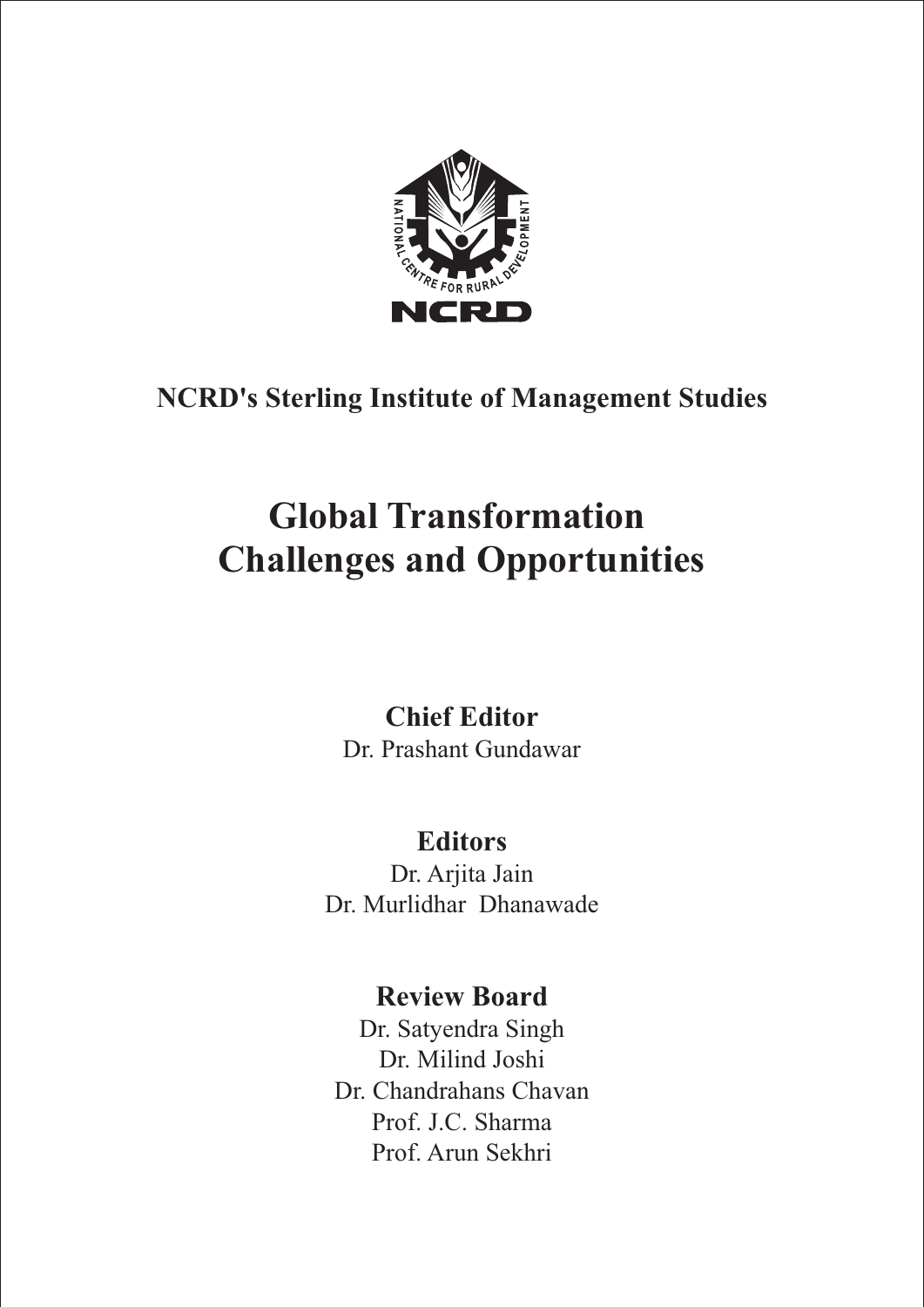#### © **NCRD's Sterling Institute of Management Studies, Nerul, Navi Mumbai**

*Global Transformation: Challenges and Opportunities*

#### **ISBN :**

No part of this publication should be reproduced, stored in a retrieval system, or transmitted in any form or by any means, electronic, mechanical, photocopying, recording and/or otherwise without the prior written permission of the editors and publishers.

#### *Disclaimer*

The authors are solely responsible for the contents of the papers compiled in this volume. The publisher or editors do not take any responsibility for the same in any manner. Errors, if any, are purely unintentional and readers are requested to communicate such errors to the editors or publisher to avoid discrepancies in future.

#### *Published by* **NCRD's Sterling Institute of Management Studies**

Plot No.93/93A, Sector 19, Near Seawoods Railway Station Nerul (East), Navi Mumbai, Maharashtra 400706 Phone No.: 022-2770 2282, 2771 5308, 2771 2335 Web: www.ncrdsims.edu.in, Email: ncrdconference@gmail.com

### *Typeset & Printed by* **Abhinav Graphics**

Designing | Digital | CTP | Printing C-104, Punit Ind. Co-op. Society Ltd., Next to BASF, Turbhe Naka, Vashi, Navi Mumbai - 400 705 Tel $.022 - 2768$  2234 E-mail : designabhinav@gmail.com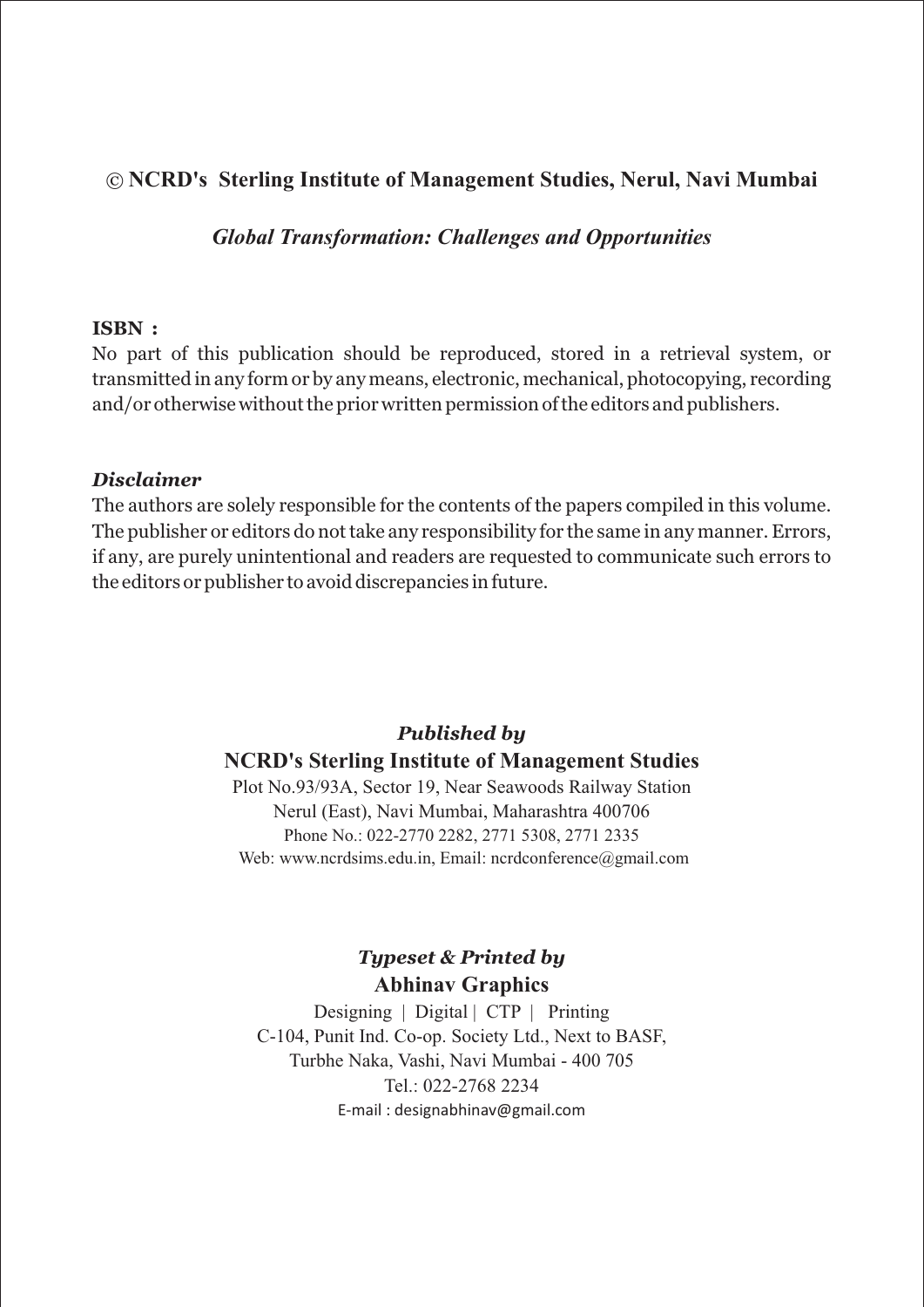# **OUR INSPIRATION**



# **Hon'ble Shri Dilip Walse-Patil**

MLA *Founder Chairman National Centre for Rural Development*

 *&*

 *President,* 

*National Federation of Cooperative Sugar Factories Ltd (NFCSF), New Delhi Former Speaker, Legislative Assembly, Maharashtra State (Formerly Minister for Higher & Technical Education, Finance & Planning, Energy and Medical Education)*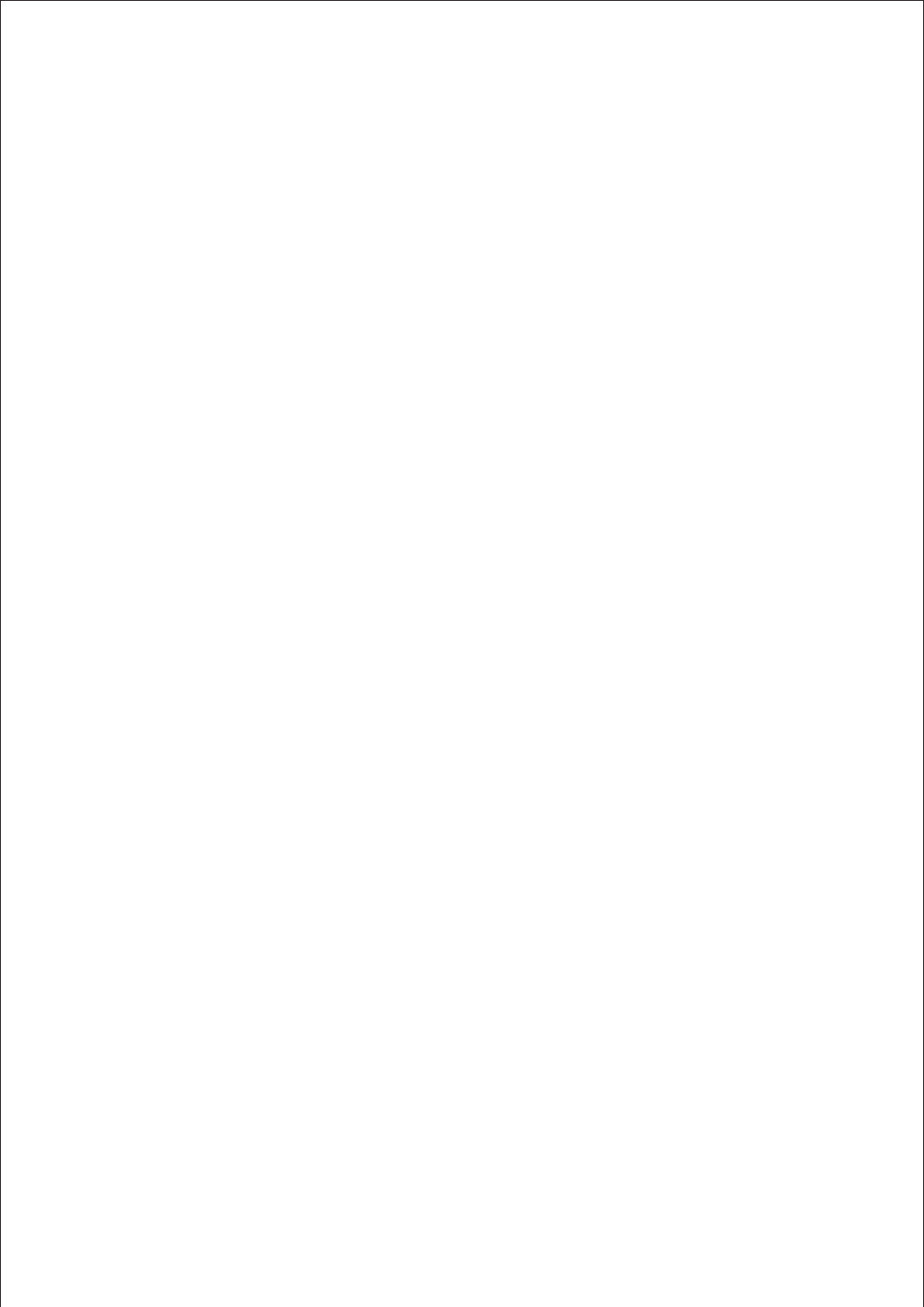# **PROLOGUE**

NCRD's Sterling Institute of Management Studies is a premier management institute, founded in the year 2004. It is approved by AICTE, DTE and Government of Maharashtra and afliated to the University of Mumbai. It is ranked "A" grade B-School by Business Standard Survey 2017. NCRD's Sterling Institute of Management Studies offers two-years MMS and three years MCA programs. Today it has emerged as a Centre of Excellence imparting managerial and technical education.

In continuation of our endeavour to provide quality research publication, this year we are coming up with the fth book containing selected papers to be presented during the third International Conference on *Global Transformation: Challenges and Opportunities.* Globalization has strongly impacted not only the businesses or economics but also human life. The creation of new technologies, new processes are transforming the nature of work and work cultures. Global transformation is the flavor of the day. Organizations and Individuals are moving beyond old ways. These changes are revolutionary in nature and involve a major reinvention of the organizations. Under this backdrop, this conference encompasses the essence of global transformation. It has captured unique practices, processes, thoughts and strategies to face global challenges and opportunities.

This present book is a compilation of edited research papers/articles which deals with the issues related to global transformation in varied spectrum of management and technology. This book is divided into five sections- Sections I: Human Resource, Section II Marketing, Section III: Finance, Section IV: General Management and Section V: Information Technology. The collection of papers published in this book reflects the quality research work in the field of management and technology. The collective talent pool assembled at the conference from all across the globe has come up with new strategies to deal with global transformation. It would hopefully stimulate further thinking and research orientation among budding research scholars. The present work is a collection of selected papers edited with an objective of deciphering the observations of the contributors.

We hope that this would add value to the field of Management and Information Technology. We appreciate your valuable feedback on the usefulness of this publication.

You can send your feedback at *ncrdconference@gmail.com*

*Editors* **Dr. Arjita Jain Dr. Murlidhar Dhanawade**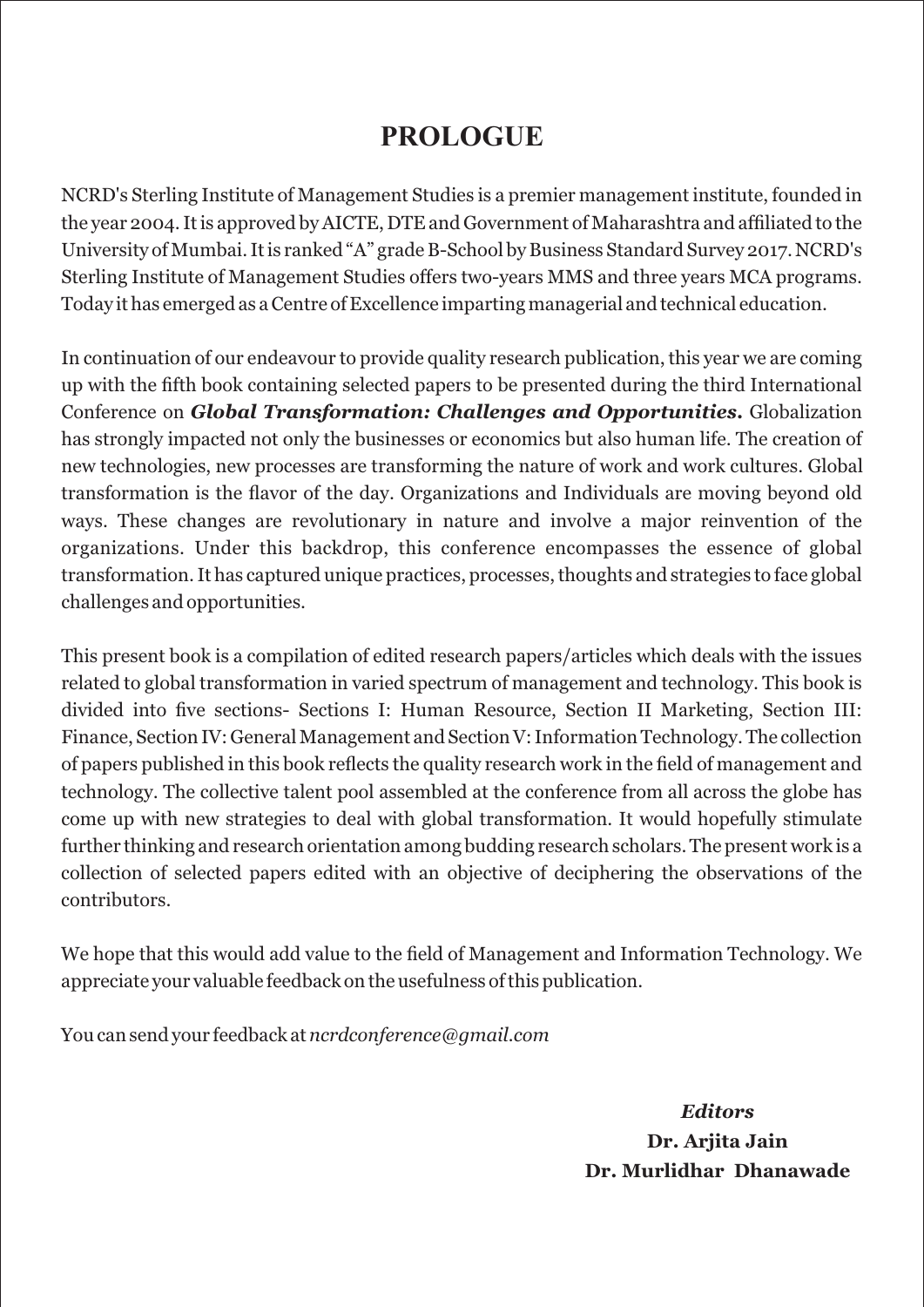# **ACKNOWLEDGEMENTS**

This conference is the result of extensive planning and teamwork. We express our heartfelt gratitude to all who have contributed and put in their dedicated work to give a final shape to the book in its present form.

Our heartfelt thanks to all the **Authors** for their valuable contribution. We are grateful for their interest and efforts in making this conference a grand success.

We express our sincere gratitude to our **Chairman, Hon'ble Shri Dilip Walse-Patil** and **Smt. Kiran Tai Walse Patil**for their support and blessings.

We express our profound thanks to **Mr. Amarjit S. Kharade, Chief Administrative Officer, NCRD** for his guidance and support.

We express our heartfelt thanks to **Dr. Prashant Gundawar, Director, NCRD's Sterling Institute of Management Studies** for guiding us throughout this endeavor. We are also thankful to the entire team of **Abhinav Graphics, Navi Mumbai** for bringing out this book on time.

We also extend our gratitude towards all the eminent speakers and guests for honoring us with their presence. We especially appreciate the efforts put in by the coordinators **Prof. Rahul Wantmure and Prof. Sonu Khetre** for their immense contribution. We also extend our appreciation to all the faculty members, students and entire supporting staff of Sterling Institute of Management Studies for their support and encouragement throughout the planning and execution of the event.

> *Editors* **Dr. Arjita Jain Dr. Murlidhar Dhanawade**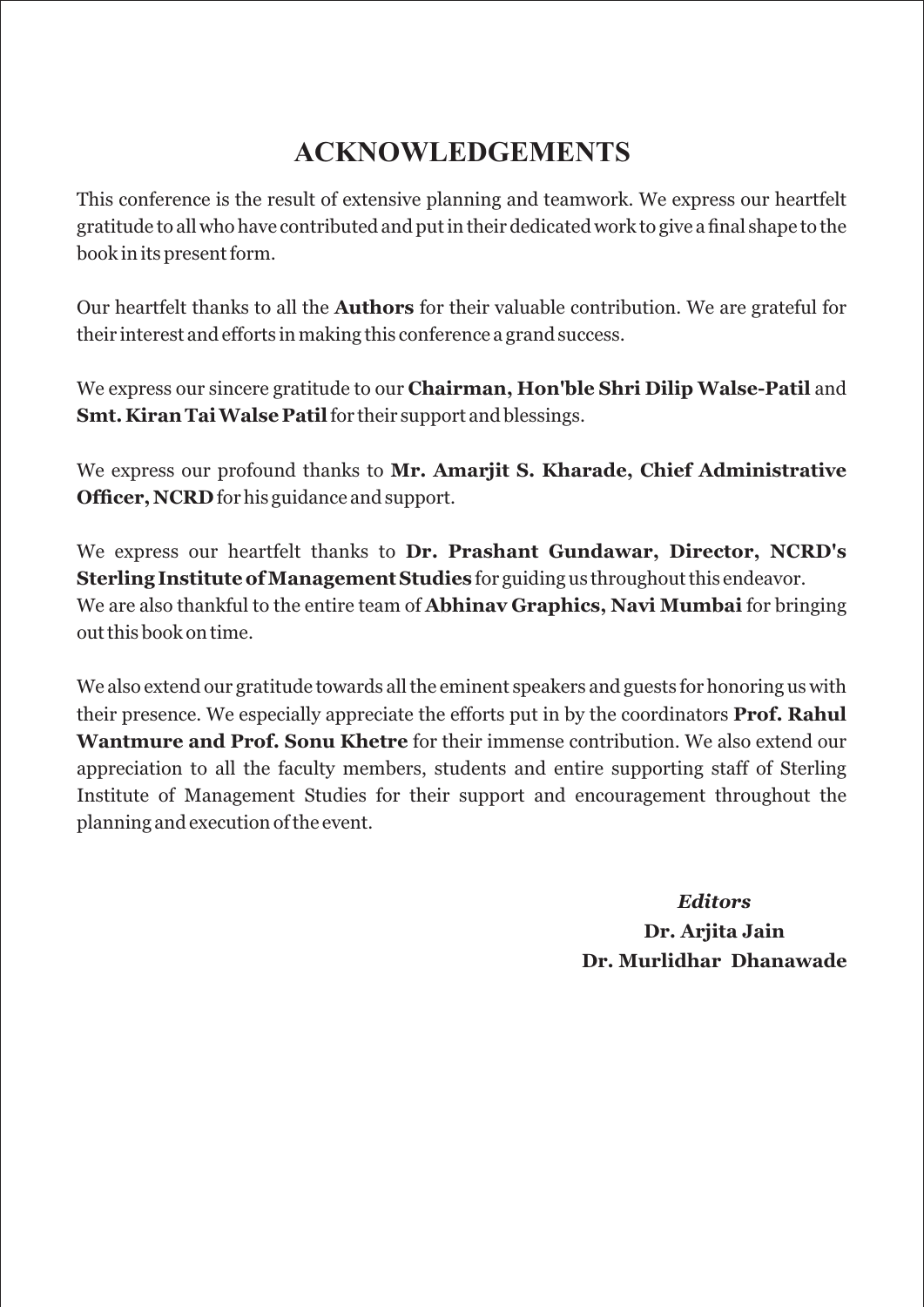

**Dr. Prashant Gundawar** is currently the Director of NCRD's Sterling Institute of Management Studies. He has more than two decades of work experience. Apart from his masters in Business Administration, he has also been awarded with Masters in Global Management from Germany and a Ph.D. in International Business.

A passionate corporate trainer, he has also worked for the pharmaceutical and biotech sector in various capacities as a business development manager, project manager etc. In the role of Chief Executive Officer for a Bangalore based consultancy, was instrumental in carrying out major reforms. He has co-authored a book on "Customer Relationship Management." His doctoral work was in the area of impact of cultural diversity on work performance in global corporations. His areas of interest include **intercultural management, international economics, branding and consumer buying behavior**. He has attended and presented many papers in various National and International Conferences. He is the recipient of **'Best Teacher Award'** by **Lions Club.** A regular speaker at many academic events he has chaired many conferences, seminars and workshops as a keynote speaker.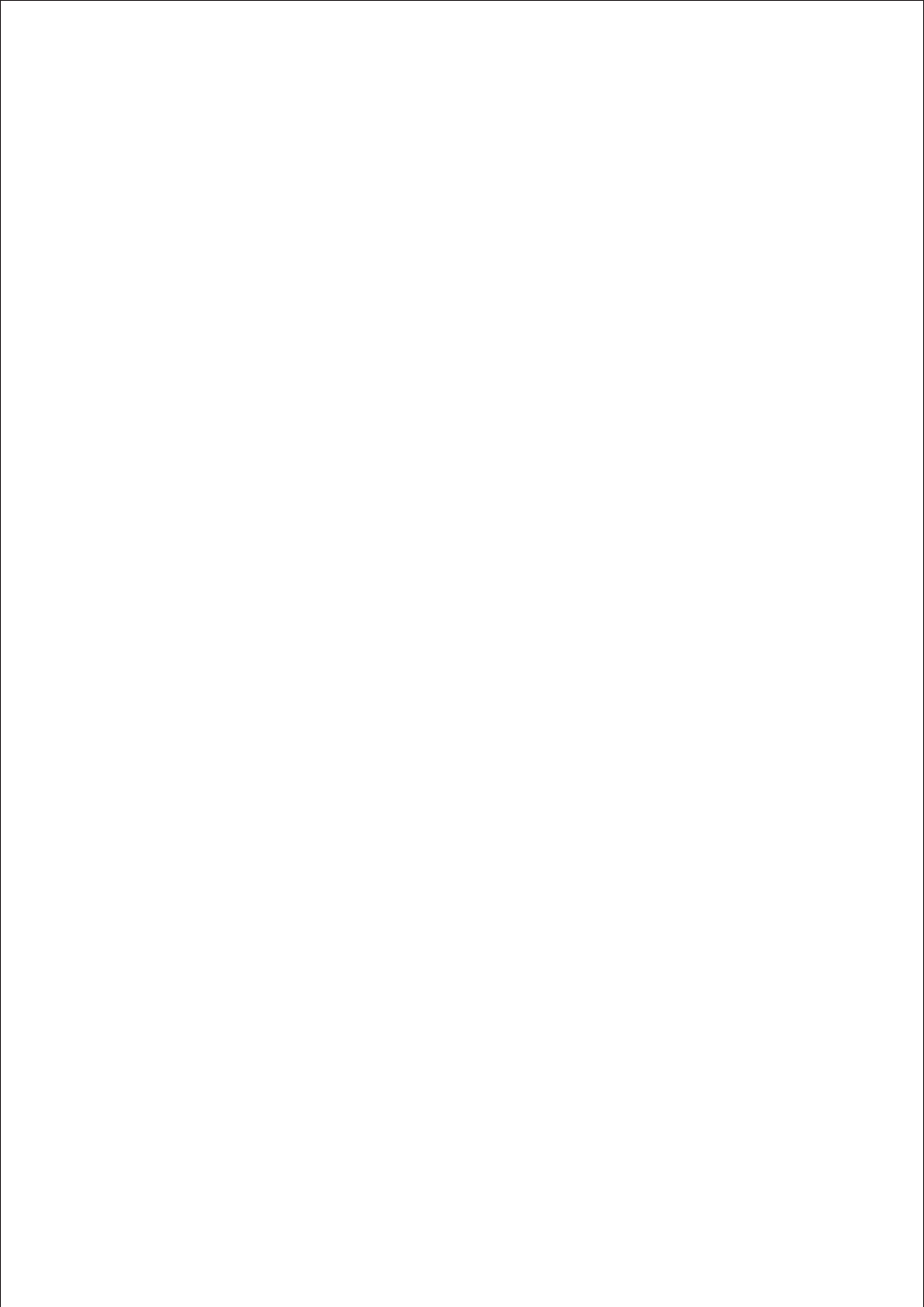

**Dr. Arjita Jain** is currently Professor in the area of Human Resources Management. She is an approved faculty of the University of Mumbai. She has been associated with the NCRD's Sterling Institute of Management Studies, Nerul from past 13 years. She has 17 years of professional experience. Her doctoral work was in the area of employee retention in BPO sector, Mumbai. She is a approved Ph.D. Guide. Dr. Jain has evaluated more than 20 synopsis and thesis for Banasthali University .Two research scholars have been awarded Ph.D. under her guidance. Her areas of interest include Work-Life Balance, Employee Attrition, Employee Engagement, Reward Management and Competency Based HRM and Employee Well-Being etc. She has to her credit more than 50 research papers and articles published at various national and international journals such as A.T. Business Management Review- Academy of Taiwan Business Management Review, International Journal of Organizational Behavior & Management Perspective and IUJ Journal of Management etc. Dr. Jain is a key member of Editorial Board for various Management and Technical journals and also Editor for four books.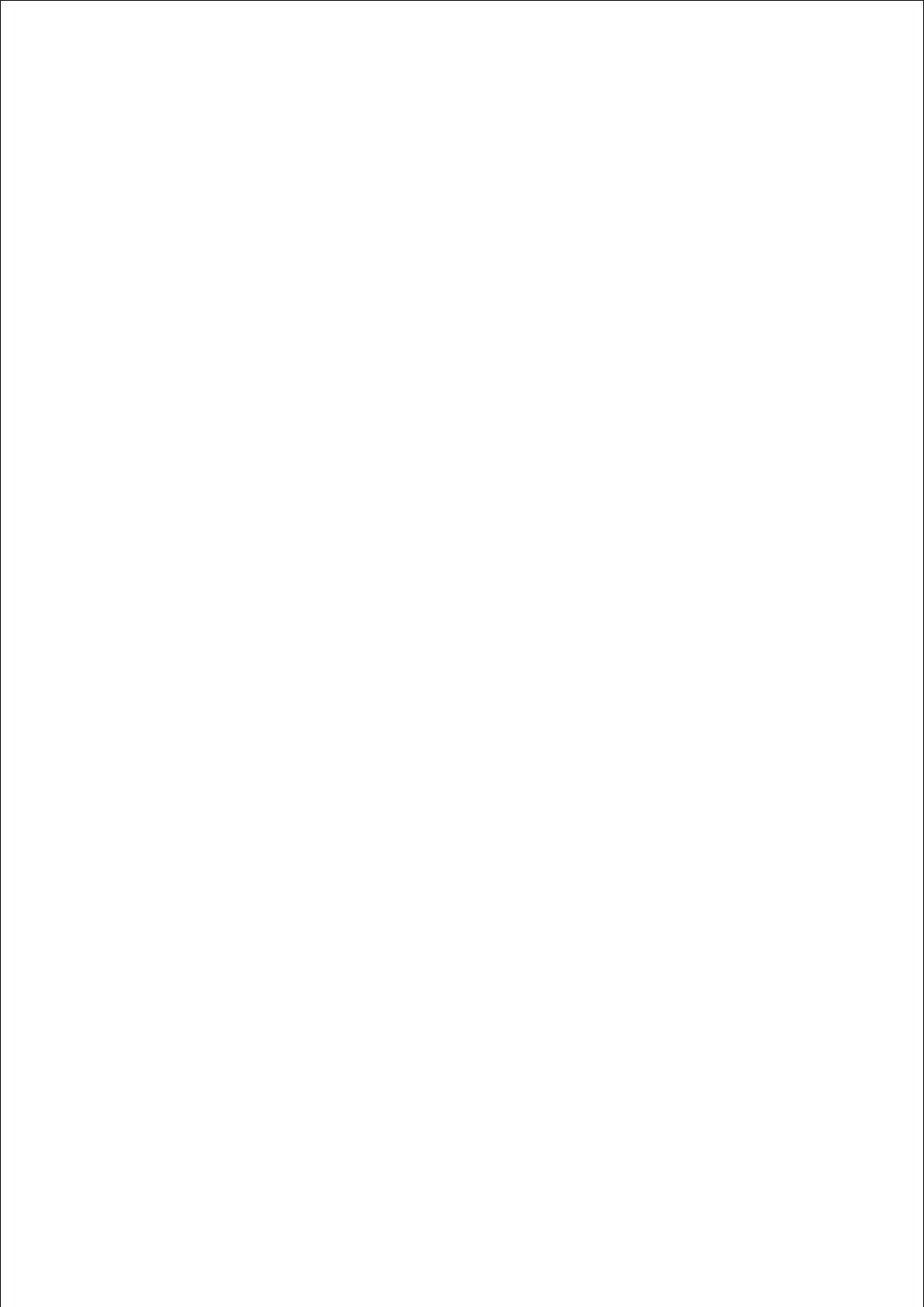

**Dr. Murlidhar S. Dhanawade** is currently Professor and HOD in the field of computer application. He joined the NCRD's Sterling Institute of Management Studies, Nerul in September 2014. His area of interest is Information Technology and its social relevance. Dr. Murlidhar has acquired the qualifications of MCM, MCA and Ph.D. He has been working in this field for more than 22 years now. He has diversified experience. Concurrently he worked as corporate trainer for 5 years. He also worked on various University and State level committees in academics. Along with teaching he has contributed/presented several research papers at national and international Conferences as well as published research papers in International Journals. He has completed his Ph.D. in Design, Role and Implementation Issues of Health Management Information System (HMIS). His research has helped to improve effectiveness of existing public health system and health care data to enable Government health program in rural India. He is the recipient of '**Best Educationist Award**' by **International Institute of Education & Management, New Delhi**. Dr. Murlidhar is a key member of Editorial Board for various Technical and Management journals and also Editor for two books. He has authored a book titled as "**Health Manag ement Information Sy s t em for Rural Development**" published by Advance Academic Publisher.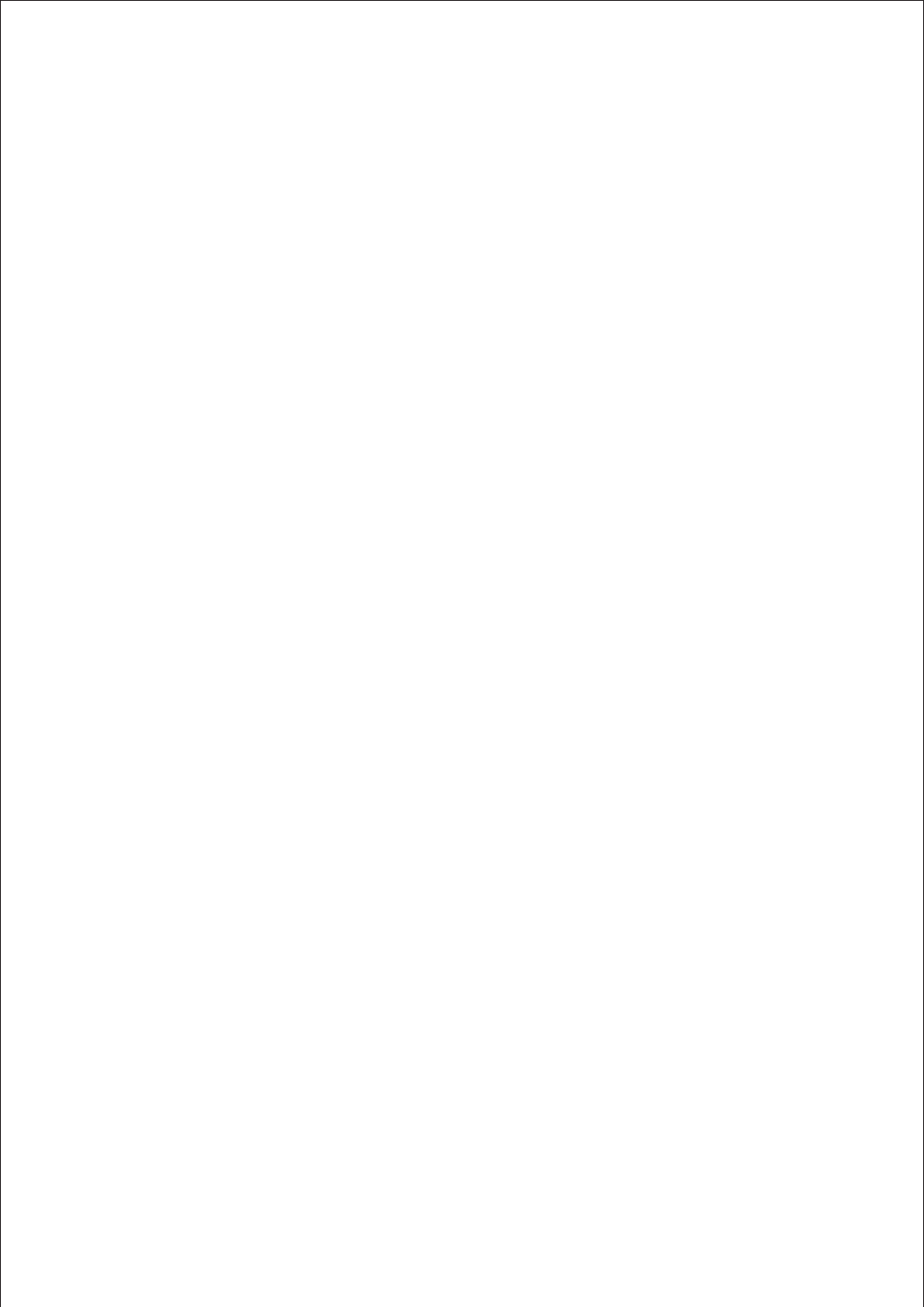

# **NCRD's Sterling Institute of Management Studies**

# **INTERNATIONAL CONFERENCE**  Global Transformation: Challenges and Opportunities

# **COORDINATORS**

Prof. Rahul Wantmure Prof. Sonu Khetre

# **ORGANIZING TEAM**

| Dr. Jayalekshmi K. R. |
|-----------------------|
| Prof. Pragati Goel    |
| Prof. Seema Bhuvan    |
| Prof. Megha Wankhade  |
| Prof. Deepali Shah    |
| Prof. Sagar Thakare   |
| Prof. Mrunali Metri   |
| Mr. Manish Phadke     |
| Mr. Mahesh Auti       |
|                       |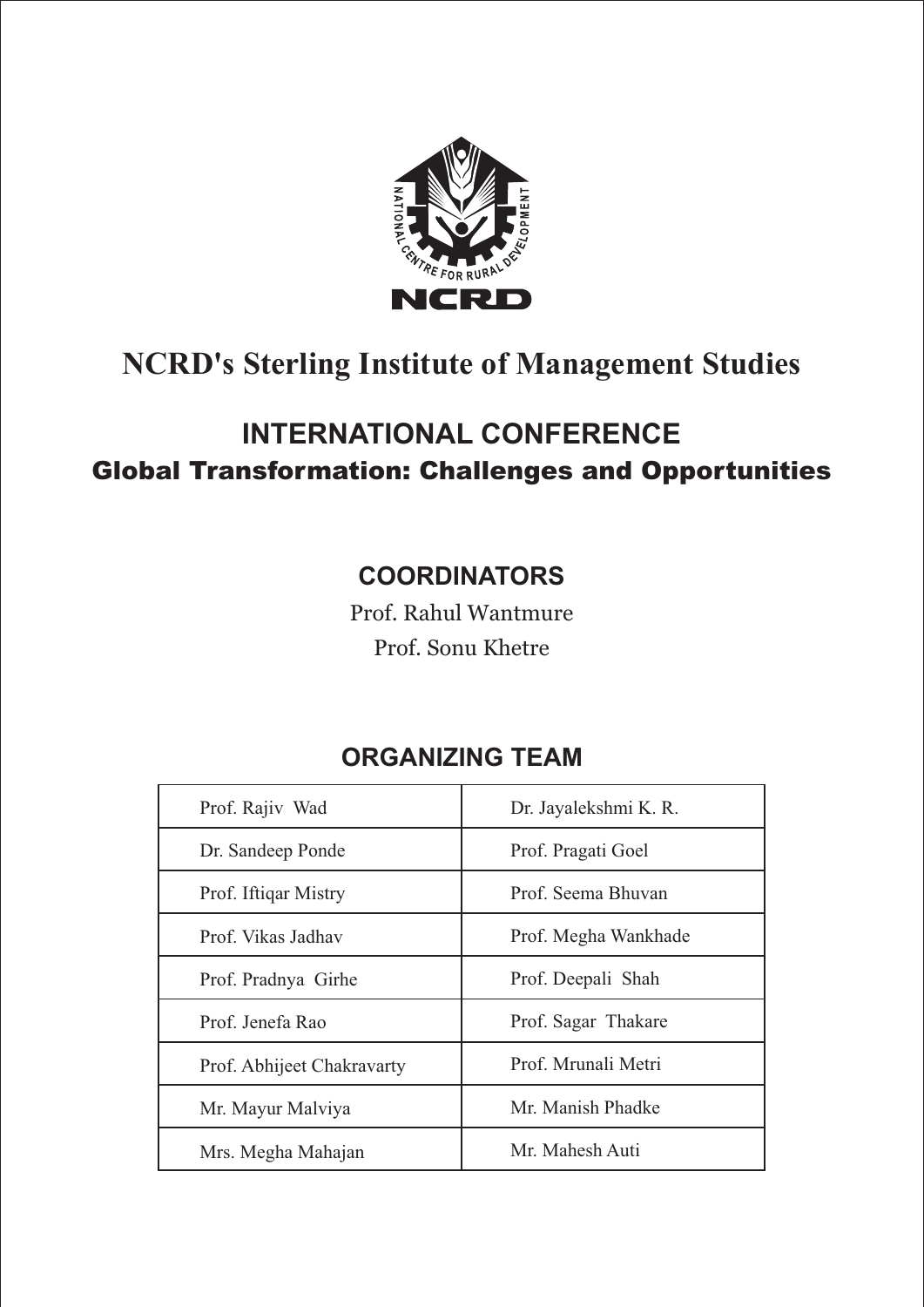# **CONTENTS**

### *Prologue*

*Acknowledgements*

| Sr.<br>No.                        | <b>Particulars</b>                                                                                                                                              | Page No.  |  |  |
|-----------------------------------|-----------------------------------------------------------------------------------------------------------------------------------------------------------------|-----------|--|--|
| <b>SECTION I: HUMAN RESOURCES</b> |                                                                                                                                                                 |           |  |  |
| $\mathbf{1}$                      | Globalization and Global Transformation: Relation between Culture and<br><b>Global Transformation</b><br>Rupali Bhagat, Dr. Arjita Jain                         | $1 - 3$   |  |  |
| $\overline{2}$                    | <b>Mobile Computing to Control the Mind</b><br>Kajal D. Jaisnghani                                                                                              | $4 - 5$   |  |  |
| $\overline{3}$                    | Patanjali Ayurved: A Study in Behavioral Geography<br>Rahul Gawas                                                                                               | $6 - 9$   |  |  |
| $\overline{4}$                    | <b>Review Study of Work Environment and Remuneration on</b><br>Retention of Teachers in Higher Educational Institute in Navi Mumbai<br>Sonu L. Khetre (Parihar) | $10 - 13$ |  |  |
| 5                                 | Developing Strategies for Employee Retention in 21st Century<br>Ankita Chauhan, Laxmi Hiremath                                                                  | $14 - 17$ |  |  |
| <b>SECTION II: MARKETING</b>      |                                                                                                                                                                 |           |  |  |
| 6                                 | <b>Green Marketing: New Dimension of Marketing</b><br>Dr. Vilas B. Zodage                                                                                       | $18 - 22$ |  |  |
| $\overline{7}$                    | A Review of Mobile Banking Adoption and Payment Revolution in the<br><b>Developing World</b><br>ArchanaYendarkar, Pankaj Deshmukh                               | $23 - 26$ |  |  |
| 8                                 | Role of Digital Consumers in Digital Marketing<br>Swapnaja Savalaram Chandekar                                                                                  | $27 - 30$ |  |  |
| 9                                 | Problems of Fake Brands in Rural India and Countering Strategies<br>Rupali Aniket Upganlawar, Veena Vivek Sawant                                                | $31 - 32$ |  |  |
| 10                                | Digital Marketing: Problems and Prospects in India<br>Dayanand V. Thakur                                                                                        | $33 - 37$ |  |  |
| 11                                | <b>Digital Marketing and Its Impact</b><br>Rachna Desai                                                                                                         | $38 - 40$ |  |  |
| 12                                | <b>Digital Marketing</b><br>Omkar Chatrapati Mhanere, Chaitali Ganesh More, Karishma Vijay Shitap                                                               | $41 - 43$ |  |  |
| <b>SECTION III: FINANCE</b>       |                                                                                                                                                                 |           |  |  |
| 13                                | <b>Mergers and Acquisitions in Mexico</b><br>Dr. José G. Vargas                                                                                                 | $44 - 51$ |  |  |
| 14                                | <b>Impact of Digital Money on Monetary Policy</b><br>Alka Sharma                                                                                                | $52 - 55$ |  |  |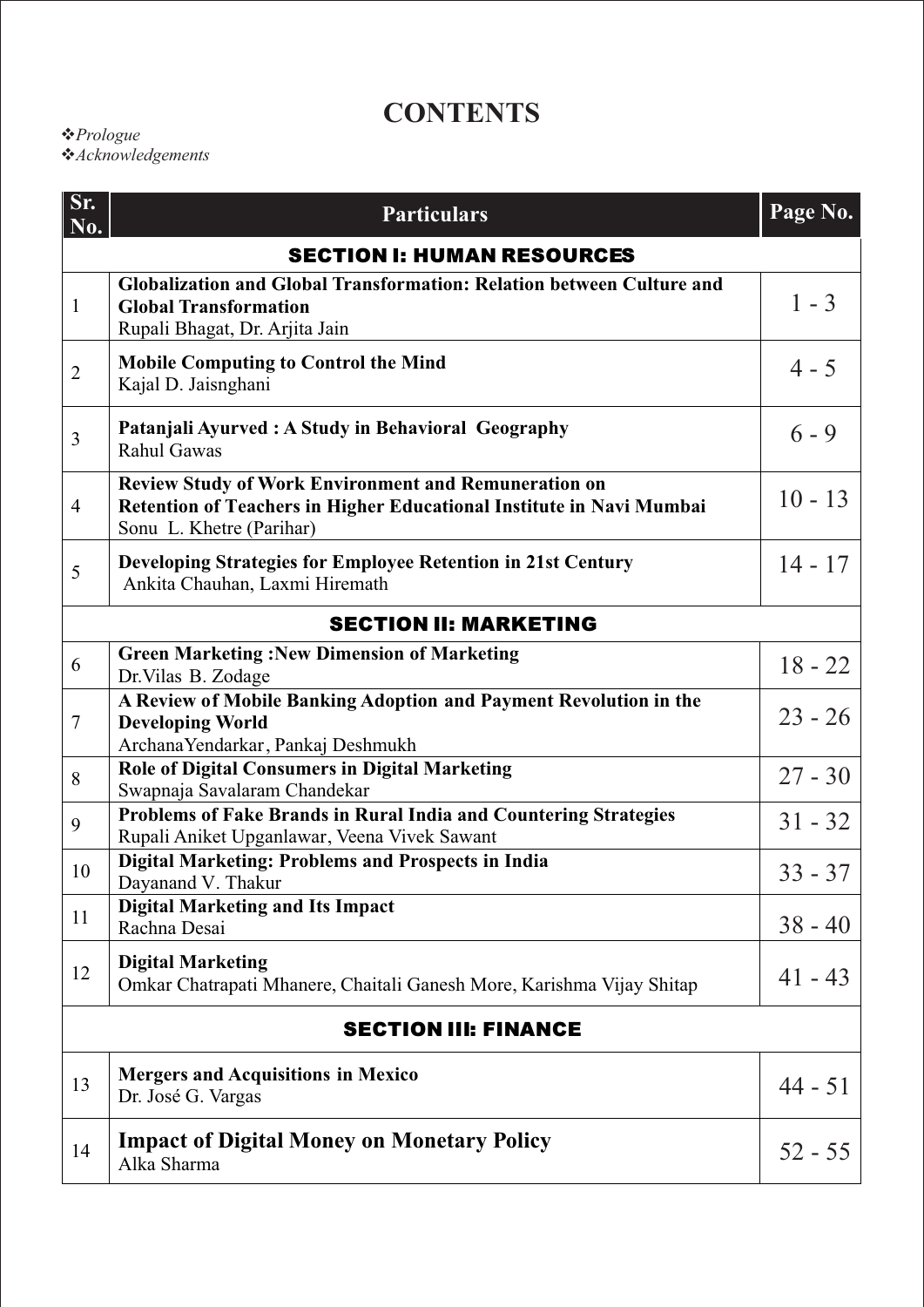| Sr.<br>No.                                                | <b>Particulars</b>                                                                                       | Page No.    |  |  |
|-----------------------------------------------------------|----------------------------------------------------------------------------------------------------------|-------------|--|--|
| 15                                                        | <b>Impact of Information Technology on Indian Banking Services</b><br>Manisha Chandrakant Landge         | $56 - 62$   |  |  |
| 16                                                        | <b>Risk Management in International Business</b><br>K. G. S. Mani                                        | $63 - 66$   |  |  |
| 17                                                        | The Changing Trend for Financial Inclusion<br>Shefali Sharma                                             | $67 - 70$   |  |  |
| <b>SECTION IV: GENERAL MANAGEMENT</b>                     |                                                                                                          |             |  |  |
| 18                                                        | <b>Information Technology Led to Global Transformation</b><br>Umeshwari P. Patil, Dr. Sudhir A. Atwadkar | $71 - 76$   |  |  |
| 19                                                        | <b>Global Transformation Challenges &amp; Opportunities</b><br>Viral Desai                               | $77 - 80$   |  |  |
| 20                                                        | <b>Green Printing: A Step towards Sustainable Environment</b><br>Tejashree Janardan Karbhal              | $81 - 83$   |  |  |
| 21                                                        | <b>Innovative Approaches for Promoting Entrepreneurship</b><br>Suyog Kulkarni                            | $84 - 85$   |  |  |
| 22                                                        | <b>Impact of Social Media</b><br>Prajakta Rokade, Shubhada Kalane                                        | $86 - 90$   |  |  |
| 23                                                        | <b>Trend of Start-ups in India</b><br>Nawaz Hamdulay                                                     | $91 - 94$   |  |  |
| <b>SECTION V: TECHNOLOGY &amp; INFORMATION MANAGEMENT</b> |                                                                                                          |             |  |  |
| 24                                                        | Artificial Intelligence: A Massive Transformation in Information<br><b>Technology</b><br>Swapna Nikale   | $95 - 97$   |  |  |
| 25                                                        | The Role of Information Technology for Rural India - Review<br>Sameer Patil                              | $98 - 99$   |  |  |
| 26                                                        | <b>Sensor Data Analytics for Insurance of Mobile Phones</b><br>Priyanka Kumari                           | $100 - 102$ |  |  |
| 27                                                        | <b>5G Technology: A Bird's Eye View</b><br>Sunaina Tribhuvan Mistry                                      | $103 - 106$ |  |  |
| 28                                                        | <b>Cloud Migration Research: Concept</b><br>Kajal Kambli, Sayali Mhatre, Pragati Goel                    | $107 - 110$ |  |  |
| 29                                                        | <b>IT In Rural Development</b><br>Reeta Rana                                                             | $111 - 112$ |  |  |